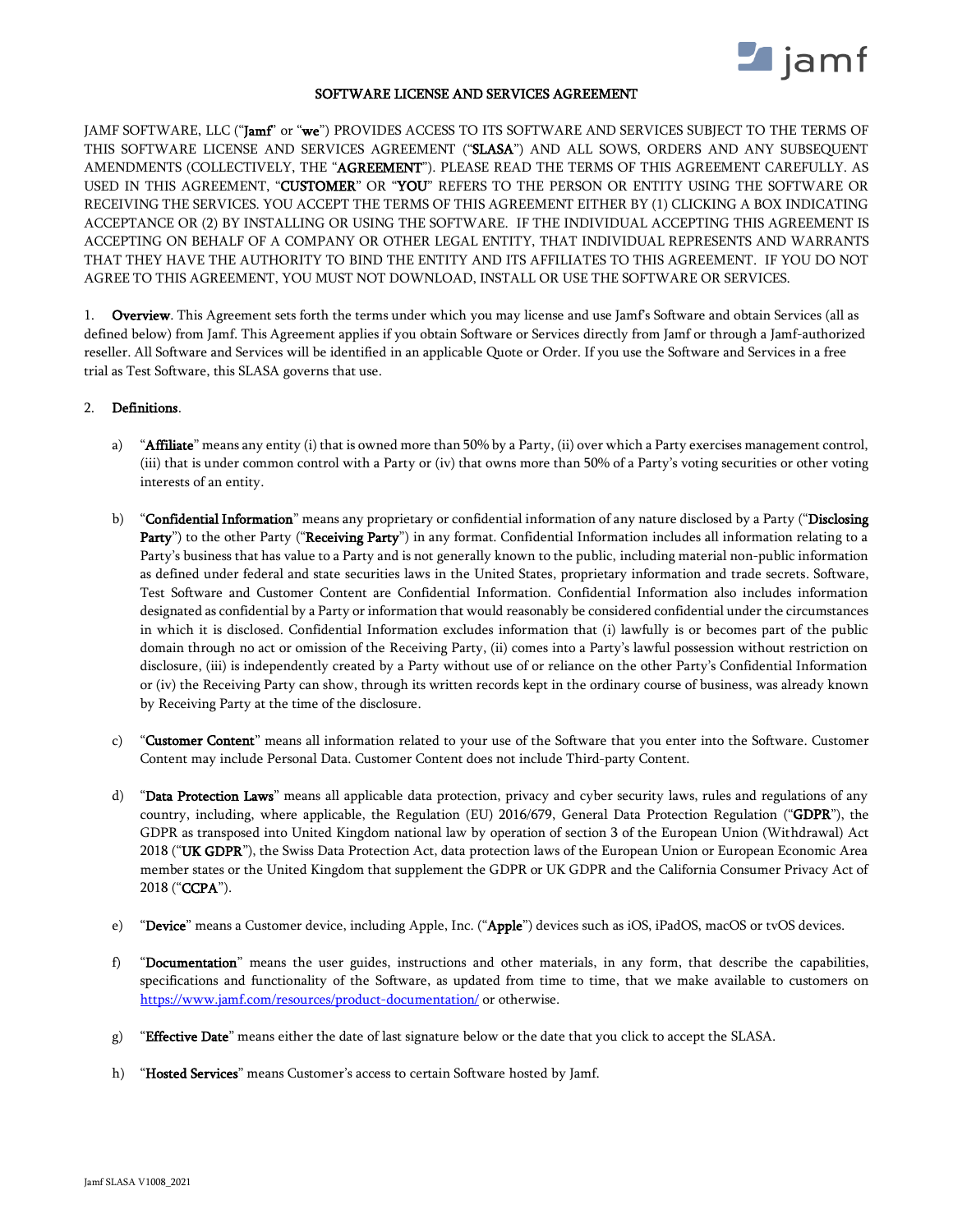- i) "Intellectual Property Rights" means all intellectual property or other proprietary rights worldwide, including patents, copyrights, trademarks, service marks, trade names, domain name rights, know-how, moral rights, trade secrets and all other intellectual or industrial property, including all associated applications, registrations, renewals and extensions of those rights.
- j) "On-Premise" means an instance of certain Software deployed in your or your Third-party Service Provider's environment using your or your Third-party Service Provider's hardware.
- k) "Order" means a purchase order, schedule or other ordering document issued by Customer, if applicable, indicating a promise to pay and acceptance of the then-current Quote. Order also includes a Quote signed by Customer, online orders you make through Jamf-authorized platforms and orders submitted through Jamf-authorized resellers. All Orders are subject to this Agreement and any additional or inconsistent terms included in an Order will not bind Jamf and Jamf expressly rejects them.
- l) "Performance and Usage Data" means statistical, usage, configuration and performance data of the Hosted Services and/or Software.
- m) "Personal Data" means any personal data (as defined in applicable Data Protection Laws) processed by Jamf (or any subprocessor) pursuant to Jamf's performance of the Agreement or provision of the Services to Customer.
- n) "Quote" means the system-generated offer from Jamf that identifies the Software and Services Customer is ordering, the term length and applicable fees.
- o) "Services" means those services Jamf will provide to Customer, as identified on a Quote, Order or SOW, and may include Standard Technical Support Services, Hosted Services and other optional services that Customer may purchase such as premium cloud offerings, onboarding services, premium support offerings, training services and premium services provided by Jamf professional services engineers or Jamf-certified partners.
- p) "Software" means Jamf's proprietary software, software Updates that Jamf provides and Jamf's proprietary applications that interoperate with the Software and that may be downloaded by Customer or to which Jamf may provide access. Software does not include i) optional plug-ins that add specific features to the Software to enable additional functionality or optional connectors used to connect third-party systems to the Software at the application programming interface level, ii) Test Software or iii) Third-party Content.
- q) "Statement of Work" ("SOW") means a description of the purpose and scope of onboarding services, premium service offerings or other Services Jamf or a Jamf-certified partner will provide to Customer.
- r) "Standard Technical Support Services" means Jamf's standard technical support services, as further described at [https://www.jamf.com/trust-center/legal.](https://www.jamf.com/trust-center/legal)
- s) "Test Software" means an instance of Jamf's generally available Software provided to Customer On-Premise, as Hosted Services or for deployment on Devices for a limited term either for trial, evaluation or similar purposes. Test Software does not include Software versions that Jamf has not yet widely released, such as beta, preview, prototype or release candidate Software. Use of beta, preview or release candidate versions of the Software is governed by a separate agreement.
- t) "Third-party Content" means any third-party software you deploy in connection with your use of the Software and/or Hosted Services and includes Third-Party Patch Materials. Jamf does not control and is not responsible for Third-party Content. If you use Third-party Content, your relationship is with the relevant third-party provider and you should refer to the terms of use for that Third-party Content.
- u) "Third-party Patch Materials" means patches for Third-party Content and related information about patches that are provided and maintained by third-party software vendors that Jamf does not control.
- v) "Third-party Service Provider" means a third-party service provider or contractor that performs outsourced information technology services for your benefit and solely to support your internal business operations.
- w) "Updates" means minor updates to a version of the Software, major upgrades or new versions of the Software and other modifications or bug fixes.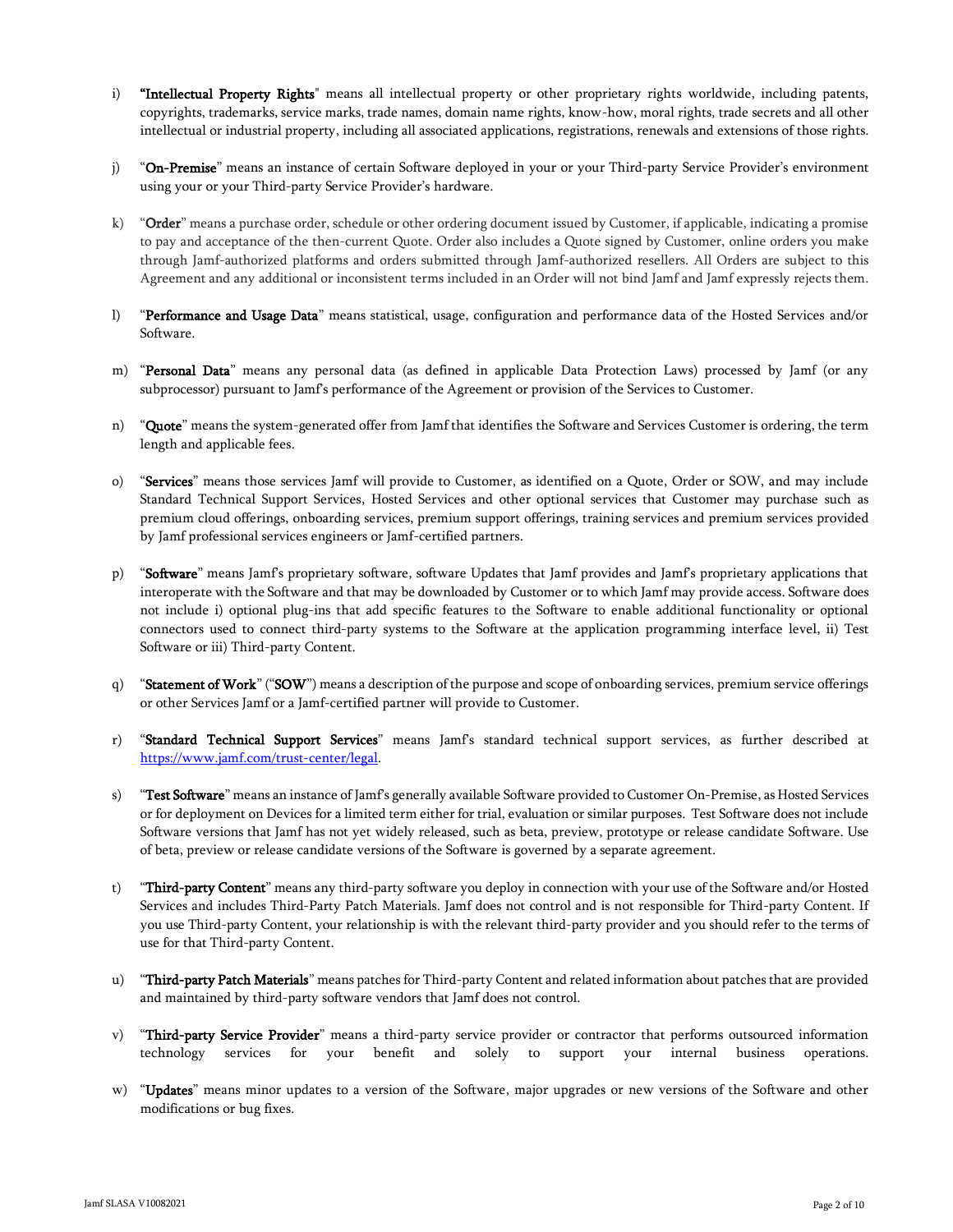"User" means the individual end user of a Device. For calculating user-based licensing, User does not include end users who access shared devices used by multiple employees (i.e., a shift worker).

3. Software License. Subject to the terms of this Agreement, Jamf authorizes you to access and use the Software via the Hosted Services or grants you a non-exclusive, non-sublicensable, non-transferable license to access and use the Software On-Premise in object code form only and/or authorizes you to install and use the Software on your User's Devices. In all cases, such grant or authorization is only for your internal business purposes and only for the number of Devices or quantity of Users and term specified in the applicable Order.

- Usage Limits. Software is subject to the usage limits specified in an applicable Order (e.g., number of Devices or up to the number of authorized Devices per User in any combination of Device type). If you exceed those usage limits, you will order additional quantities of the applicable Software promptly and/or pay any invoice for that excess use in accordance with Section 5 below.
- b) Copies. If applicable, you may create a reasonable number of instances of the On-Premise Software in non-production environments solely to support your internal business purposes and make a reasonable number of copies of the On-Premise Software for archival and back-up purposes only. You may also make a reasonable number of copies of the Documentation for internal business use only.
- c) Permitted Use by Affiliates and Third-party Service Providers. You may use the Software and Services for the benefit of your Affiliates in the same manner you are permitted to use the Software and Services under this Agreement. Your Affiliates may also license the Software and purchase Services under this Agreement. You may permit your Third-party Service Provider(s) to access and use the Software as permitted by this Agreement on your behalf and solely to support your internal business operations. We may revoke these authorizations if you or your personnel, Affiliates or Third-party Service Providers violate this Agreement. You are responsible for your Affiliates' and Third-party Service Providers' compliance with this Agreement.
- d) Third-party Software. The Software and Services may use or include open-source and third-party software and other copyrighted material. Your use of that software and the Software and Services is subject to any applicable third-party or opensource licenses as set forth within the Software or made available upon your request. The terms and conditions of those thirdparty licenses will govern your use of that third-party or open-source software. We represent that we have the right and authorization to use and distribute any open-source and third-party software used with the Software and Services or that is embedded in the Software and that any open-source and third-party software we use will not be subject to copyleft or similar software licenses that require any action by you. We will maintain compliance with all applicable open-source and thirdparty software licenses during the term.
- e) Test Software. Test Software may only be used for the term and purpose authorized by Jamf. We provide Test Software "AS IS" without warranty of any kind and we disclaim all warranties, indemnities and all other liabilities. Test Software is for nonproduction use only and is not eligible for Standard Technical Support Services. We may terminate your use of Test Software by providing you written notice.
- 4. Services. This Agreement governs Jamf's provision of Services and all SOWs between the Parties.
	- a) We will provide the applicable Standard Technical Support Services for the Software purchased under this Agreement at no additional cost. You may purchase additional support services.
	- b) We will ensure that all personnel performing Services are properly trained and supervised.
	- c) We will not have access to your systems as part of any Services unless the Parties so agree in writing.
	- d) You acknowledge that we are not performing creative work or custom software development in connection with any of the Services. Any creative work or custom development work must be outlined in a separate written agreement.
	- e) Access to the Hosted Services is available 24 hours a day, 7 days a week except for regularly scheduled or emergency maintenance and includes a server operating system, back-up and storage, firewall protection and monitoring of the Hosted Services to ensure they are always operational. We will use commercially reasonable efforts to schedule maintenance during non-peak usage hours and provide advance written notice, but you acknowledge that in certain situations, we may need to perform emergency maintenance without any advance notice. Jamf's Hosted Services Availability Commitment ("HSAC"),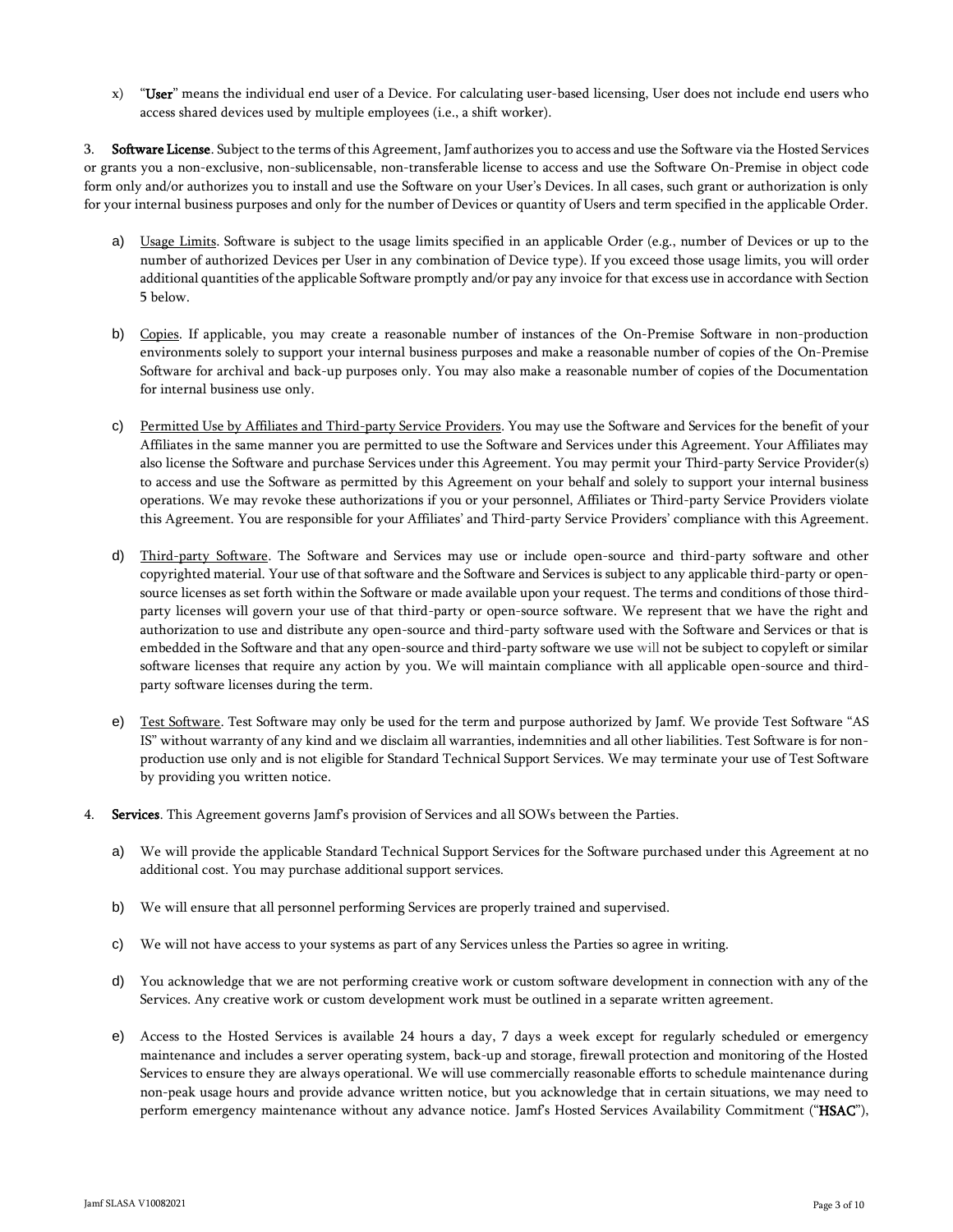which includes information about up-time and data restoration, is available at [https://www.jamf.com/trust-center/legal.](https://www.jamf.com/trust-center/legal) Jamf may amend the HSAC from time to time with written notice to you.

5. Payment Terms. Unless otherwise stated in the relevant Order, all invoices for purchases you make directly from Jamf are due and payable net 30 days from the date of invoice. You will pay fees and applicable taxes for the Software and Services as set forth on the applicable Order. If you purchase from a Jamf-authorized reseller, payment terms are determined between you and the reseller and you agree that we may share certain information about your account and purchases with that reseller only as permitted by Section 16 of this Agreement.

# 6. Customer Obligations, Representations and Warranties.

- a) You must provide, at your expense and as applicable, an internal network, hardware, Devices, software applications, current operating systems, supported web browsers and Internet service, all as sufficient or necessary to access and use the Software and Services. If we change applicable technical requirements (which we may in our sole discretion), we will provide you notice of the changes in advance.
- b) You will comply with all requirements imposed by Apple to perform mobile device management. Failure to promptly comply with all such requirements may result in your inability to use the Software.
- c) You will implement reasonable safeguards to prevent unauthorized access to or unauthorized use of the Software, Hosted Services and/or Test Software and you must keep your password(s) confidential, ensure that they are not shared or otherwise disclosed and control the access you provide to your Users. You are solely responsible for all activities conducted under your account(s).
- d) You will use the Software, Services and Test Software only in accordance with the Documentation and this Agreement.
- e) You are responsible for notifying your Users about the Services and obtaining all necessary consents from them. You represent and warrant that you own or have the rights to use Personal Data, Customer Content and Third-party Content and that you have the necessary permissions and legal authority (including under Data Protection Laws) to provide it to Jamf and grant us the rights to use it in connection with our performance under this Agreement.
- 7. Restrictions on Use of Software. You will not, except as provided in this Agreement:
	- a) Copy, reproduce, distribute, transfer, rent, lend, loan, lease or sublicense any portion of the Software, or otherwise make the Software, its features or functionality available to any third party for any reason.
	- b) Use or permit the Software to be used to perform services for third parties, whether on a service bureau, SaaS, time sharing basis or otherwise;
	- c) Translate, adapt, modify, alter or combine with other software (combine does not mean using the Software in conjunction with other software), or prepare derivative works based in whole or in part on the Software;
	- d) Reverse engineer, decompile, disassemble or otherwise seek to obtain the source code or non-public APIs (except and solely to the extent expressly permitted by applicable law);
	- e) Disclose or provide Confidential Information about the Software to any third party not authorized under this Agreement to use the Software on your behalf, without our prior written consent;
	- f) Alter or remove any proprietary notices from the Software or Documentation;
	- g) Use access to the Software to develop products, systems or services like or competitive with the Software or provide access to the Software or Services to a known competitor of Jamf;
	- h) Upload any files or Third-party Content that contain viruses or harmful computer code or violates any Intellectual Property Rights or proprietary rights of others to the Hosted Services;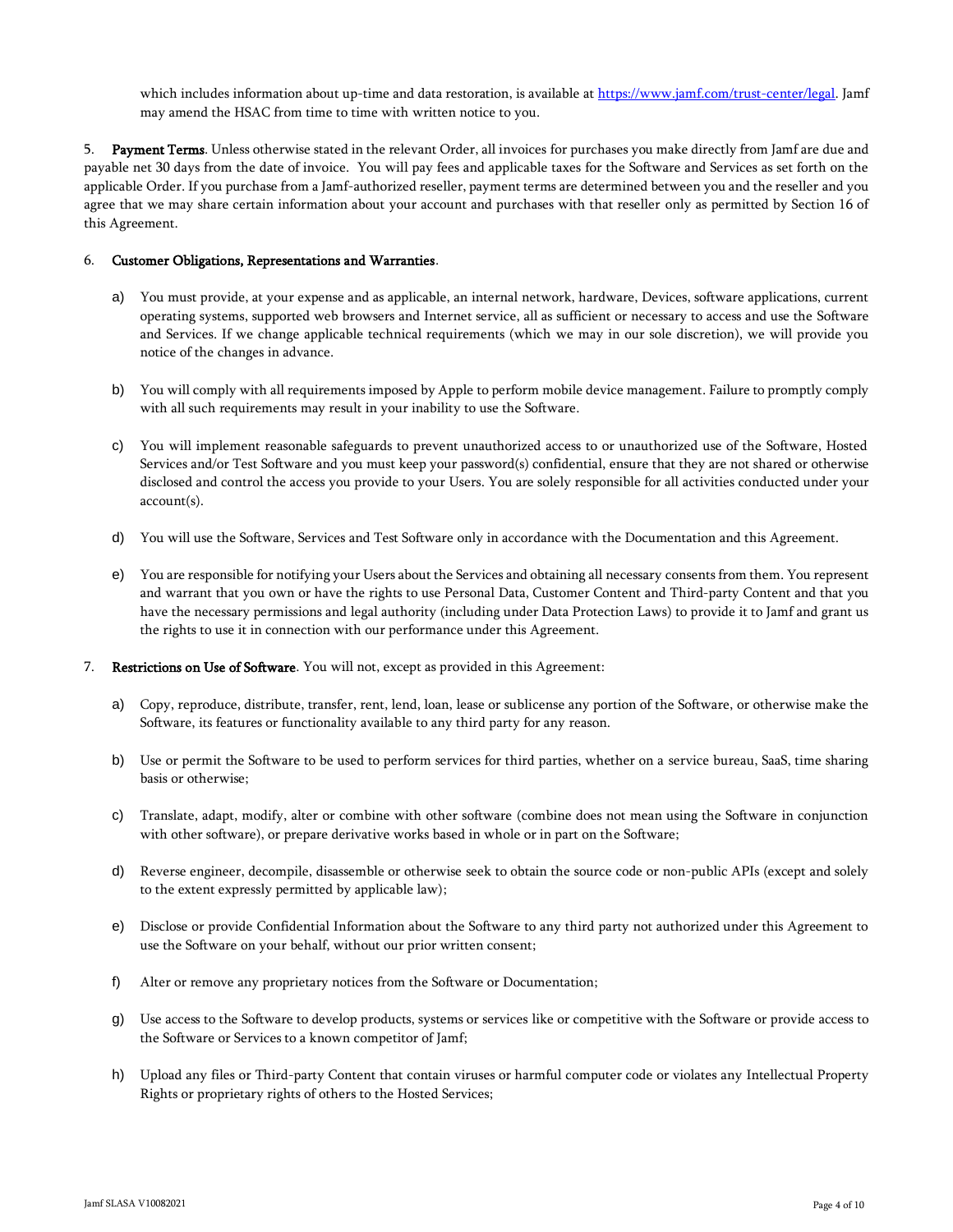- i) Interfere with or unreasonably burden the operation of the Hosted Services, including the servers, computers, routers, network, Internet, or software that is part of, or interacts with, the Hosted Services or attempt to break, bypass, defeat or circumvent the controls or security measures of the Hosted Services and/or any components thereof or any software installed on the Hosted Services; or
- j) Continue to access or use the Software and/or Hosted Services after your access or authorization has been terminated or suspended.

Intellectual Property Ownership. You own all rights in Customer Content, including Intellectual Property Rights. We obtain no rights, title or interest of Customer in the Customer Content. Jamf, its Affiliates or licensors own all rights, including Intellectual Property Rights, in the Software, Test Software and Services, including all improvements, modifications, enhancements and derivative works of them. You obtain no rights, title or interest of Jamf, its Affiliates or Jamf's licensors in and to the Software, Test Software and Services, including any Intellectual Property Rights and industrial property rights.

Optional Feedback. You may provide suggestions, recommendations or feedback about the Software, Test Software or Services ("Feedback") to Jamf. If you provide us Feedback, we may use it without restriction and you irrevocably assign to Jamf all right, title and interest in and to that Feedback. Providing Feedback to Jamf does not grant Jamf any rights in Customer Content or Customer's Intellectual Property Rights.

10. Jamf Warranties. We represent and warrant to you that (a) we own or have the right to license the Software and provide access to the Hosted Services; (b) the Software and Hosted Services will substantially conform to the Documentation; (c) we will perform the Services in a professional and workman-like manner, consistent with industry standards; and (d) we provide the Software free of viruses, malware or other malicious or destructive programs or features. These warranties are void if the Software or a Service is modified, combined with other third-party software, systems or services or used other than as provided in the Documentation or this Agreement or as expressly approved by us in writing. Your sole remedy and our sole liability for our breach of Section 10(b) or 10(c) will be to replace the Software and/or re-perform the Service. You must make any claim under any warranty within one year of the transaction or occurrence giving rise to that warranty.

11. Disclaimers. EXCEPT AS SET FORTH IN SECTION 10, WE MAKE NO WARRANTIES REGARDING THE SOFTWARE OR SERVICES. NO ORAL INFORMATION OR ADVICE GIVEN BY US OR A JAMF-AUTHORIZED RESELLER WILL CREATE A WARRANTY. TO THE MAXIMUM EXTENT PERMITTED BY APPLICABLE LAW, WE DISCLAIM ALL EXPRESS AND IMPLIED WARRANTIES, INCLUDING ANY WARRANTIES OF MERCHANTABILITY AND FITNESS FOR A PARTICULAR PURPOSE. WE DO NOT WARRANT AGAINST ALL INTERFERENCE WITH YOUR ENJOYMENT OF THE SOFTWARE OR SERVICES, THAT THE FUNCTIONS CONTAINED IN THE SOFTWARE OR SERVICES WILL MEET YOUR REQUIREMENTS, THAT THE OPERATION OF THE SOFTWARE OR SERVICES WILL BE UNINTERRUPTED OR ERROR-FREE OR THAT WE WILL CORRECT ALL DEFECTS IN THE SOFTWARE OR SERVICES. WE DO NOT MAKE ANY WARRANTY OR REPRESENTATION THAT THE SOFTWARE OR SERVICES WILL DETECT OR PREVENT ANY SYSTEM ATTACK, THREAT, MALWARE OR VULNERABILITY. WE MAKE NO GUARANTEES AND PROVIDE NO WARRANTY REGARDING THIRD-PARTY CONTENT OR THIRD-PARTY PATCH MATERIALS. THE WARRANTIES JAMF PROVIDES IN SECTION 10 DO NOT APPLY TO THIRD-PARTY CONTENT OR THIRD-PARTY PATCH MATERIALS AND JAMF DISCLAIMS ALL LIABILITY FOR ANY DAMAGES OR LOSS RELATED TO THIRD-PARTY CONTENT OR THIRD-PARTY PATCH MATERIALS. FURTHER, JAMF DOES NOT CONTROL AND IS NOT RESPONSIBLE FOR CONTENT, MATERIALS OR PRODUCTS FOUND ON THIRD-PARTY WEBSITES THAT ARE ACCESSED BY A USER ON A DEVICE THAT IS USING THE SOFTWARE OR SERVICES.

- 12. Limitation of Liability.
	- a) TO THE MAXIMUM EXTENT PERMITTED BY LAW, AND EXCEPT FOR DAMAGES ARISING FROM CUSTOMER'S BREACH OF JAMF'S INTELLECTUAL PROPERTY RIGHTS, IN NO EVENT WILL EITHER PARTY BE LIABLE FOR ANY INCIDENTAL, SPECIAL, INDIRECT, CONSEQUENTIAL OR PUNITIVE DAMAGES WHATSOEVER, INCLUDING DAMAGES FOR LOST TIME, LOST SAVINGS, LOSS OF DATA OR FOR BUSINESS INTERRUPTION UNDER ANY THEORY OF LIABILITY, EVEN IF A PARTY HAS BEEN ADVISED OF THE POSSIBILITY OF THOSE DAMAGES.
	- b) IN NO EVENT WILL EITHER PARTY'S TOTAL LIABILITY TO THE OTHER PARTY FOR DAMAGES UNDER THIS AGREEMENT EXCEED THE AMOUNT OF MONEY PAID BY CUSTOMER WITH RESPECT TO THE SOFTWARE AND/OR SERVICE(S) TO WHICH THEY RELATE IN THE 12-MONTH PERIOD PRECEDING ANY CLAIM. THE MONETARY LIMITATION IN THIS SECTION 12B) WILL NOT APPLY TO YOUR BREACH OF OUR INTELLECTUAL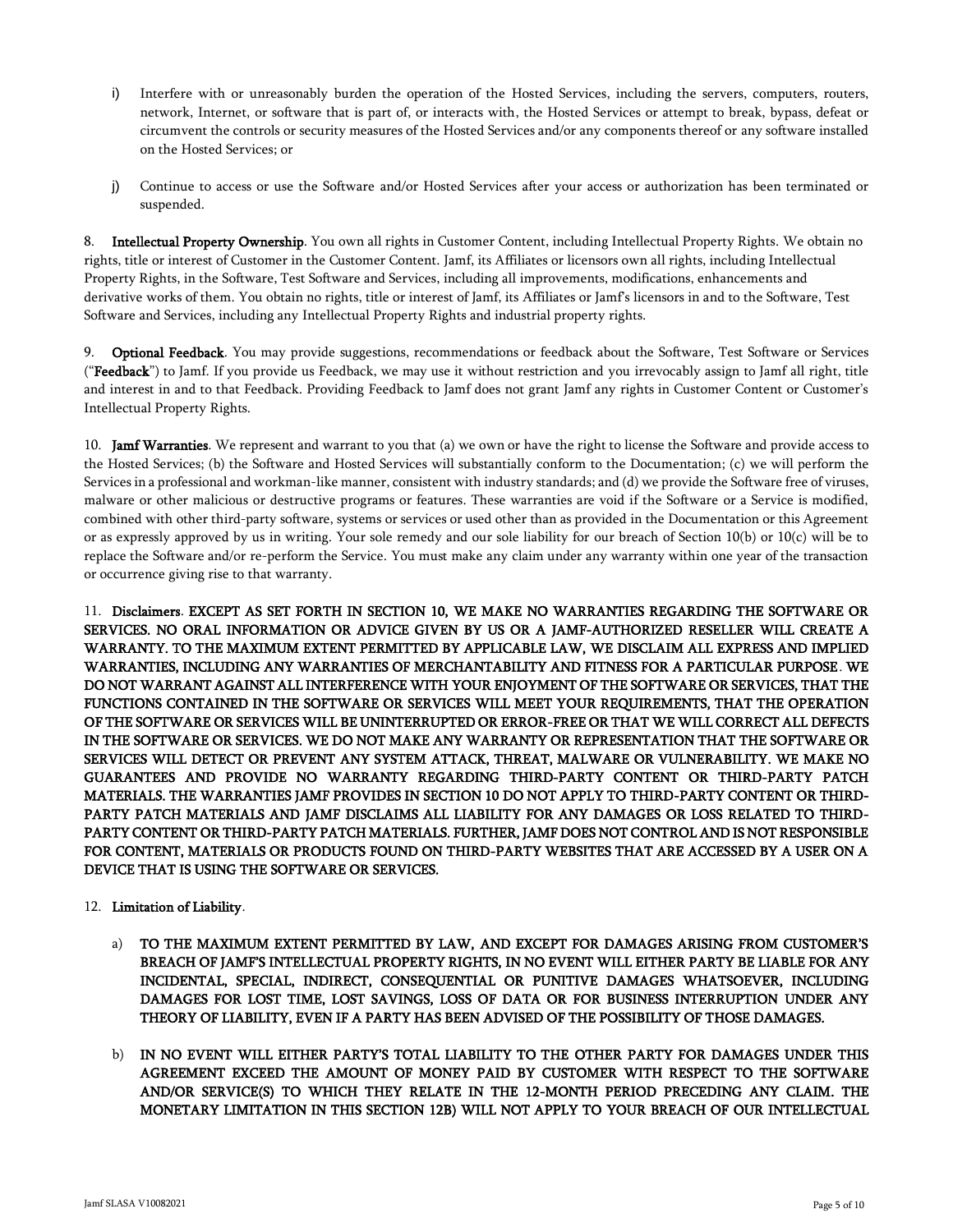# PROPERTY RIGHTS, THE PARTIES' THIRD-PARTY INDEMNITY OBLIGATIONS UNDER SECTION 13, CUSTOMER'S PAYMENT OBLIGATIONS OR ANY LIABILITY THAT MAY NOT BE EXCLUDED BY APPLICABLE LAW.

# 13. Third-party Indemnification.

- a) Indemnification by Jamf. We will defend you against any third-party claim alleging that your use or possession of the Software or Hosted Services in accordance with this Agreement infringes that third-party's Intellectual Property Rights and we will indemnify and hold you harmless from and against any fines, damages and costs incurred (including reasonable attorney's fees) finally awarded against you by a court of competent jurisdiction or agreed to by you in a settlement as approved by us resulting from that third-party claim.
	- i) The defense and indemnification obligations in Section 13 a) do not apply if the third-party claim of infringement arises because of your combination of the Software with non-Jamf products or software; your modification of the Software made without our written approval; or your use of the Software or Hosted Services in violation of the terms of this Agreement.
	- ii) If the Software becomes or in our opinion is likely to become the subject of a third-party infringement claim, we will at our option and expense: (1) obtain a right for you to keep using the Software; (2) modify or replace the Software to make it non-infringing without materially reducing its functionality; or (3) terminate the Agreement and refund any prepaid but unused fees.
	- iii) Jamf's indemnification and defense obligations in Section 13 a) apply only if you provide us written notice of any claim within a reasonable time after learning of it (provided that any delay in you giving us notice will relieve us of our indemnification obligations if we are prejudiced by the delay) and allow us sole control over the defense of the claim and reasonably cooperate (at our expense) if we ask for assistance. We will not, without your prior written consent, which will not be unreasonably withheld or delayed, settle any claim that obligates you to admit any liability or pay any unreimbursed amounts to the claimant.
	- iv) This Section 13 a) states your sole and exclusive remedy and our entire obligation for any intellectual property infringement claims.
- b) Indemnification by Customer. You will defend us against any claim by a third party that (i) your provision of Customer Content, Third-party Content or Personal Data to Jamf violates that third-party's Intellectual Property Rights or privacy rights and (ii) you or your Third-party Service Provider's use of the Software and/or Services in violation of this Agreement violates any third-party Intellectual Property Rights or privacy rights, and you will indemnify and hold us harmless from and against any fines, damages and costs incurred (including reasonable attorney's fees) awarded against us by a court of competent jurisdiction or agreed to by us in a settlement resulting from such claims. Your defense and indemnification obligations in this Section 13 b) apply only if we provide you with written notice of any claim within a reasonable time after learning of it (provided that any delay in us giving you notice will relieve you of your indemnification obligations if you are prejudiced by the delay) and reasonably cooperate (at your expense) if you ask us for assistance. You will have sole control over defense of the claim. You will not, without our prior written consent, which will not be unreasonably withheld or delayed, settle any claim if the settlement obligates us to admit liability or pay any unreimbursed amounts to the claimant or will affect the Software or Services.

#### 14. Term, Termination and Suspension.

- a) Term. This Agreement is effective on the earlier of the Effective Date or the date you begin using the Software and/or Services and will remain in effect for the term indicated in an Order or Quote plus any renewal term(s) (unless extended by us in our sole discretion) or otherwise terminated as permitted in this Section 14.
- b) Termination by Customer. You may terminate this Agreement or any Services at any time by giving us 30 days' written notice and by paying any outstanding fees for the Software and Services.
- c) Mutual Termination. Either Party may terminate this Agreement if the other Party fails to cure any material breach of this Agreement (including your failure to pay applicable fees when due) within 30 days of receiving written notice. Either Party may immediately terminate this Agreement if the other Party has ceased to operate in the ordinary course, made an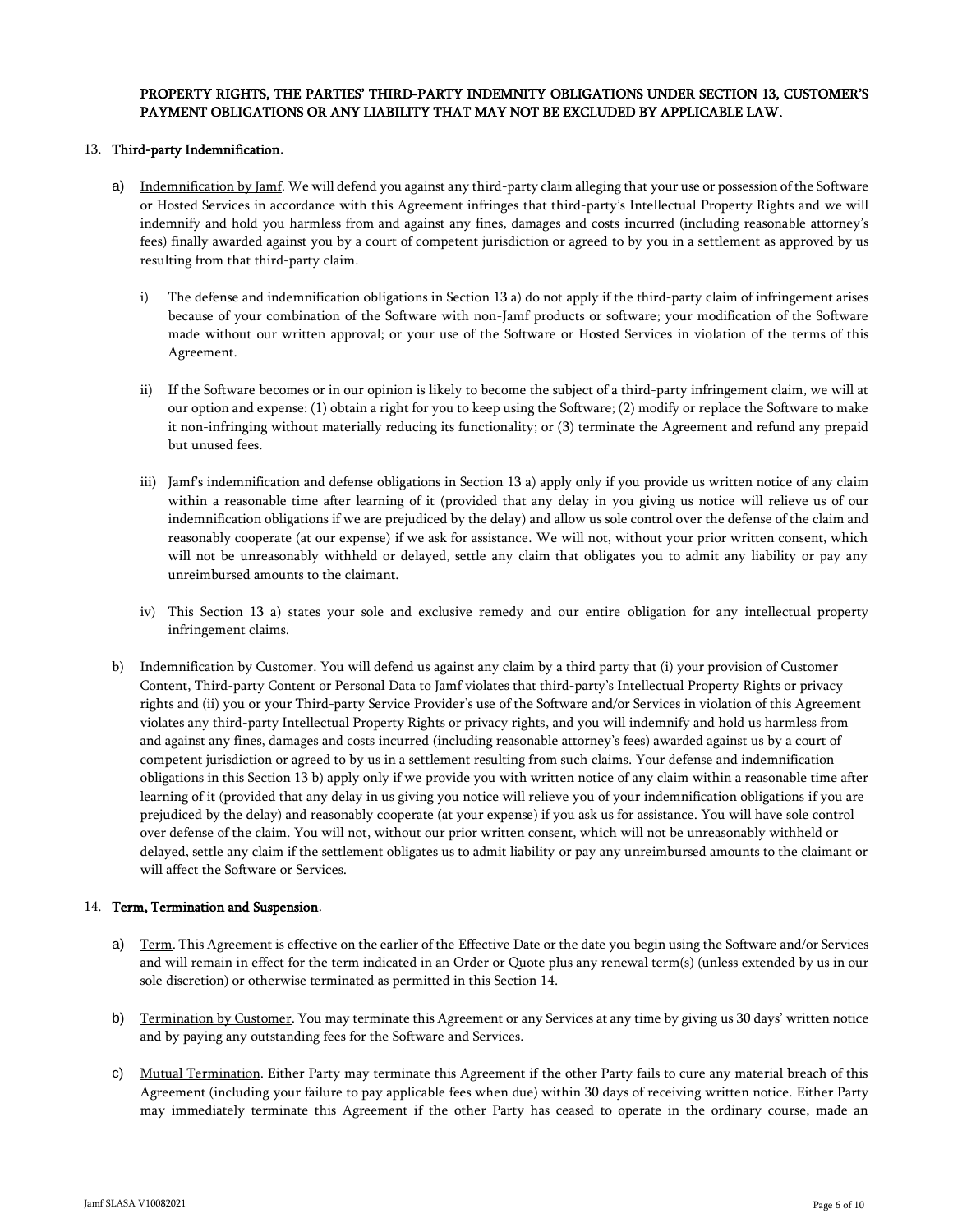assignment for the benefit of creditors or similar disposition of its assets or becomes the subject of any bankruptcy, reorganization, liquidation, dissolution or similar proceeding.

- d) Hosted Services Suspension. We may suspend your access to the Hosted Services if we (i) reasonably determine that your use of the Services poses a security risk to, or may adversely impact us, the Software or Services or other Jamf customers or (ii) reasonably suspect fraud or abuse related to your use of the Hosted Services. We will give you notice before suspending your access if permitted by law or unless we reasonably determine that providing notice could potentially harm Jamf, the Software or Services or other Jamf customers. We will restore your access promptly after the issue causing the suspension has been resolved. We may terminate this Agreement and/or your access to the Hosted Services if you fail to cure the issue within 30 days of the suspension notice. You remain responsible for payment during the suspension period, and you will not be entitled to any service availability credits available pursuant to Jamf's HSAC for any suspension period that is due to your use of the Hosted Services.
- e) Hosted Services Termination. We may immediately terminate access to the Hosted Services with notice to you (i) if our relationship with a third-party service provider that provides servers, software or other technology that we use to provide the Hosted Services terminates or requires us to change the way we provide the Hosted Services, (ii) if we believe providing the Hosted Services could create a substantial security risk for us, our Affiliates, our service providers or any other Jamf customer or (iii) in order to comply with applicable law or requests of governmental entities. We may also suspend or terminate the Services and take defensive action we consider necessary in the event of any third-party attack upon the Services that significantly affects the Services, e.g., a Distributed Denial of Service (DDoS) attack.
- f) Effect of Termination and Return of Back-up. Upon termination for any reason, you will cease using the Software and/or Services and destroy all copies of the Software and Documentation (certifying the destruction) or return them to us, as directed by us. For Hosted Services, we will provide you a copy of the most recent backup of your database that is available to us and return copies of any Third-party Content you provided to us, if you request a backup in writing within 20 days after the effective date of termination.

### 15. Compliance with Laws.

- a) Each Party will comply with all local, state, federal and international laws and regulations, including Data Protection Laws, applicable to the actions contemplated by this Agreement.
- b) Each Party will comply with the U.S. Foreign Corrupt Practices Act, U.K. Bribery Act and all other applicable anti-corruption and anti-bribery laws. Neither Party will directly or indirectly offer or give anything of value for the purpose of influencing an act or decision of any government official.
- c) The Services, Software, Test Software and other technology we make available, and derivatives thereof, may be subject to export laws and regulations of the United States and other jurisdictions. Each Party represents that it is not named on any United States government denied-party list nor is a Party owned by entities or individuals named to any United States government denied-party list. You represent and warrant that will not access or use the Software, Test Software or Services in any United States-embargoed country or in breach of United States or other applicable export laws or regulations.

# 16. Confidential Information.

a) Use and Protection of Confidential Information. In connection with performing their obligations under this Agreement, either Party may provide Confidential Information to the other Party. The Receiving Party will only use the Disclosing Party's Confidential Information to the extent necessary to perform its obligations under this Agreement and will protect the Disclosing Party's Confidential Information using the same degree of care it uses to protect its own Confidential Information (but no less than a reasonable degree of care). The Receiving Party will only disclose Confidential Information to its employees, officers, agents, independent contractors and representatives who have a need to know it to perform obligations under this Agreement and who are subject to confidentiality obligations no less restrictive than those found in this Section 16. The Receiving Party may not disclose Confidential Information to a third party, except as allowed or required to perform its obligations under this Agreement and only if the third party is subject to confidentiality obligations at least as restrictive as those found in this Section 16. The Receiving Party acknowledges that it may receive Confidential Information from the Disclosing Party that constitutes material non-public information as defined by federal and state securities laws and that trading in the securities of the Receiving Party based on that material non-public information may be prohibited by those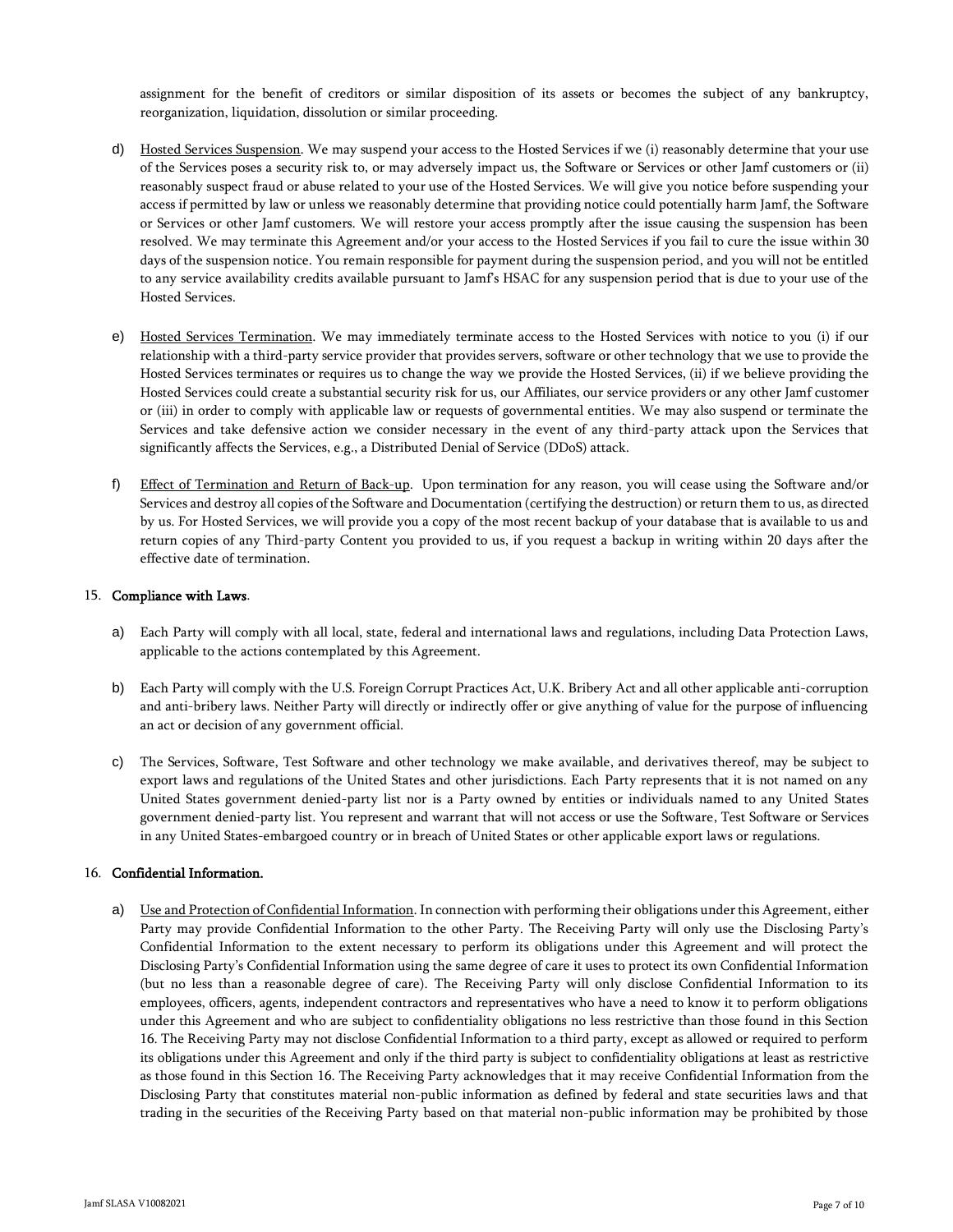laws. Without limiting the restrictions of this Agreement in any way, the Receiving Party will not use any Confidential Information in violation of those federal and state securities laws.

- b) Notice of Unauthorized Disclosure. The Receiving Party agrees to immediately notify the Disclosing Party of any misuse, misappropriation or unauthorized disclosure of Confidential Information that may come to its attention.
- c) Compelled Disclosure. If the Receiving Party is required by applicable law or a valid legal order to disclose any Confidential Information or the fact that such Confidential Information has been made available to the Receiving Party, the Receiving Party will, if permitted by applicable law, give the Disclosing Party reasonable advance written notice of that requirement so that the Disclosing Party may pursue its legal and equitable remedies to prevent or limit the potential disclosure. If the Receiving Party is still required to disclose the Confidential Information, it will only disclose the portion of Confidential Information that it is required to disclose and use reasonable efforts to ensure that the Confidential Information is protected.
- d) Remedies. The Receiving Party acknowledges and agrees that a breach of any of the obligations set forth in this Section 16 will cause irreparable injury and will entitle the Disclosing Party to equitable relief or other remedy by a court of competent jurisdiction. The agreements and remedies provided in this Section are in addition to and are not to be construed as a replacement for, or limited by, the rights and remedies otherwise available under applicable law.
- e) Continuing Obligations. The provisions of this Section 16 will survive for a period of three years from the effective date of termination or expiration of this Agreement for any reason, except for trade secrets for which the obligations will continue for as long as the Confidential Information legally remains a trade secret. The Receiving Party agrees that upon any termination of this Agreement for any reason, the Receiving Party will promptly destroy (certifying to that destruction in writing) or return to the Disclosing Party all Confidential Information including any originals, copies or reproductions in any form and any other information provided to the Receiving Party by the Disclosing Party.

# 17. Information Security and Data Processing.

- a) At all times during the term of this Agreement, we will implement and maintain appropriate administrative, physical, technical and organizational safeguards and security measures designed to protect against anticipated threats to the security, confidentiality or integrity of Customer Content. We will, at a minimum, maintain the security of Customer Content in accordance with the Jamf Information Security Schedule that is available at <https://www.jamf.com/trust-center/legal>. We may amend the Jamf Information Security Schedule with written notice to you, provided that we will not modify it in a way that materially degrades or lessens the security measures we take.
- b) We will only process Personal Data in accordance with the performance of this Agreement, your instructions and applicable law, including Data Protection Laws. If applicable, the terms of the Jamf Data Processing Agreement for Customers found at <https://www.jamf.com/trust-center/legal> will govern our processing of any Personal Data.
- c) Customer represents and warrants that it will not provide Jamf any special categories of Personal Data as defined by GDPR, any protected health information (as that term is used in the Health Insurance Portability and Accountability Act of 1996 (HIPAA) or any data that is subject to the Payment Card Information Data Security Standards.

18. United States Government Customers. The Software and Documentation are each a "Commercial Item" as that term is defined at 48 C.F.R. §2.101 and Jamf licenses them and provides them to U.S. government customers as "Commercial Computer Software" and "Commercial Computer Software Documentation" as those terms are defined at 48 C.F.R. §27.405-3 and 27.404-2(d). If Customer is an agency of the U.S. government, Customer receives only those rights in the Software and Documentation that are granted to all other customers and Users in accordance with (a) 48 C.F.R. §227.7201 through 48 C.F.R. §227.7204, with respect to Department of Defense customers and their contractors, or (b) 48 C.F.R. §12.212, with respect to all other U.S. government customers and their contractors. If a U.S. government customer seeks greater rights than those granted under this Agreement, then those rights will have to be expressly negotiated and agreed to in writing by the Parties as set forth in the Agreement.

#### 19. Data Collection and Use.

a) Jamf may collect and use Performance and Usage Data and Customer Content to check compliance with contractual Software usage limits; monitor the performance, integrity and stability of the Hosted Services; address or prevent technical or security issues; provide support Services; and improve the Hosted Services and/or Software. We will not otherwise access, use or process Customer Content except as necessary to provide the Services.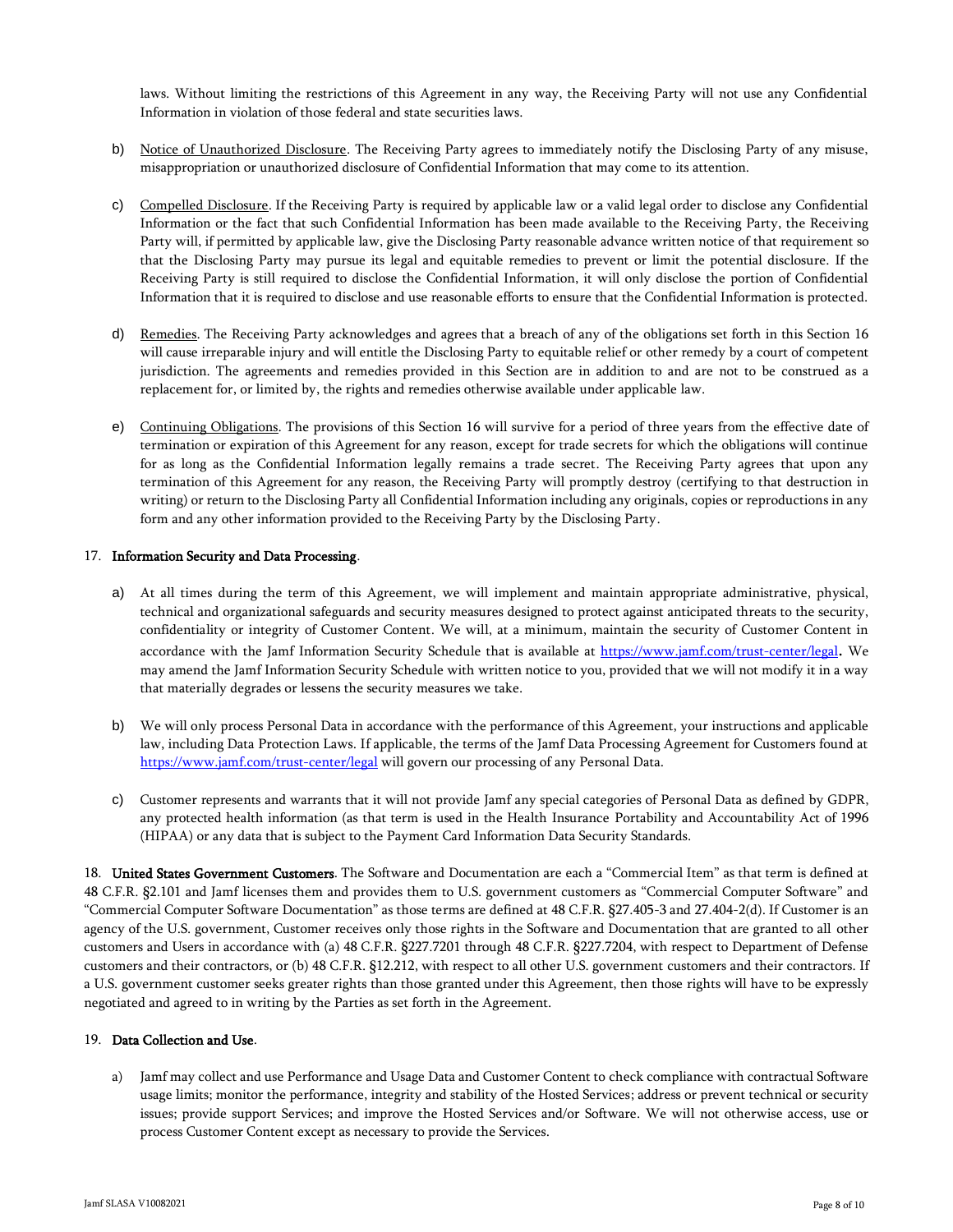- b) Jamf may use de-identified, anonymized and aggregated Performance and Usage Data to analyze, improve and develop the Software and/or Hosted Services, such as the detection of new security threats.
- c) Jamf and its service providers may use de-identified, anonymized and aggregated Performance and Usage Data and Customer Content during and after the term of this Agreement for any purpose so long as the data or content does not identify Customer or any individual, including Users.

### 20. Choice of Law, Jurisdiction and Venue.

a) Choice of Law. This Agreement is governed by the laws of the State of Minnesota in the United States, without regard to its conflict of laws provisions. The United Nations Convention on Contracts for the International Sale of Goods, the application of which is expressly excluded, will not apply to this Agreement. Article 2 of the Uniform Commercial Code does not apply to the Parties' relationship.

### b) Jurisdiction and Venue.

- i) U.S. Customers. If you are located in the United States, the sole and exclusive jurisdiction and venue for actions arising under this Agreement will be the federal and state courts located in Minneapolis, Minnesota. Customer agrees to this exclusive venue, to personal jurisdiction of these courts and to service of process in accordance with their rules of civil procedure and waives any objection that this venue is not convenient.
- ii) International Customers. If you are located outside of the United States, any dispute will be submitted to binding arbitration in accordance with the Rules of Arbitration of the International Chamber of Commerce ("ICC Rules") then in effect in New York, New York in the United States. Arbitration will be conducted in the English language. The Parties will choose a single commercial arbitrator with substantial experience in software licensing and contract disputes. If the Parties are unable to choose an arbitrator within 10 days after an arbitration request, then a single arbitrator will be selected in accordance with the ICC Rules. The arbitrator will have the authority to grant specific performance and to allocate between the Parties the costs and expenses of arbitration in such equitable manner as the arbitrator may determine. Application may be made to a court having jurisdiction for acceptance, entry and/or an order for enforcement of the arbitrator's award.
- c) Injunctive Relief. We may institute an action in a court of proper jurisdiction for injunctive relief at any time.

### 21. General Provisions.

- a) Insurance. Jamf will maintain during the term of this Agreement appropriate insurance for the Software and Services provided under this Agreement and any insurance required by applicable law. Jamf will provide you with a certificate of insurance upon your written request, no more than once annually.
- b) Force Majeure. Neither Party will be liable for damages for any delay or failure in performance arising out of causes beyond its reasonable control, including but not limited to, labor strikes, acts of God, epidemic or pandemic, acts of civil or military authority, fires, riots, wars, embargoes, Internet disruptions or electrical or communications failures.
- c) Publicity. Neither Party may disclose the terms of this Agreement or use the other Party's name or logo, except for internal purposes or as required by law, without the other's Party's prior written consent. However, we may use your name and logo in a list of Jamf customers, including on our website, subject to any use guidelines you provide us.
- d) Entire Agreement. This Agreement constitutes the entire agreement between the Parties with respect to its subject matter and supersedes any prior written or oral agreements or communications between the Parties. This SLASA prevails over any conflicting terms in an Order or Quote, and in the event of a conflict between this SLASA and an SOW, the SLASA prevails.
- e) Amendment. This Agreement may not be amended or modified unless done in a writing signed by both Parties.
- f) Waiver. Either Party's waiver of a breach of any provision of this Agreement will not operate as or be construed as a waiver of any further or subsequent breach.